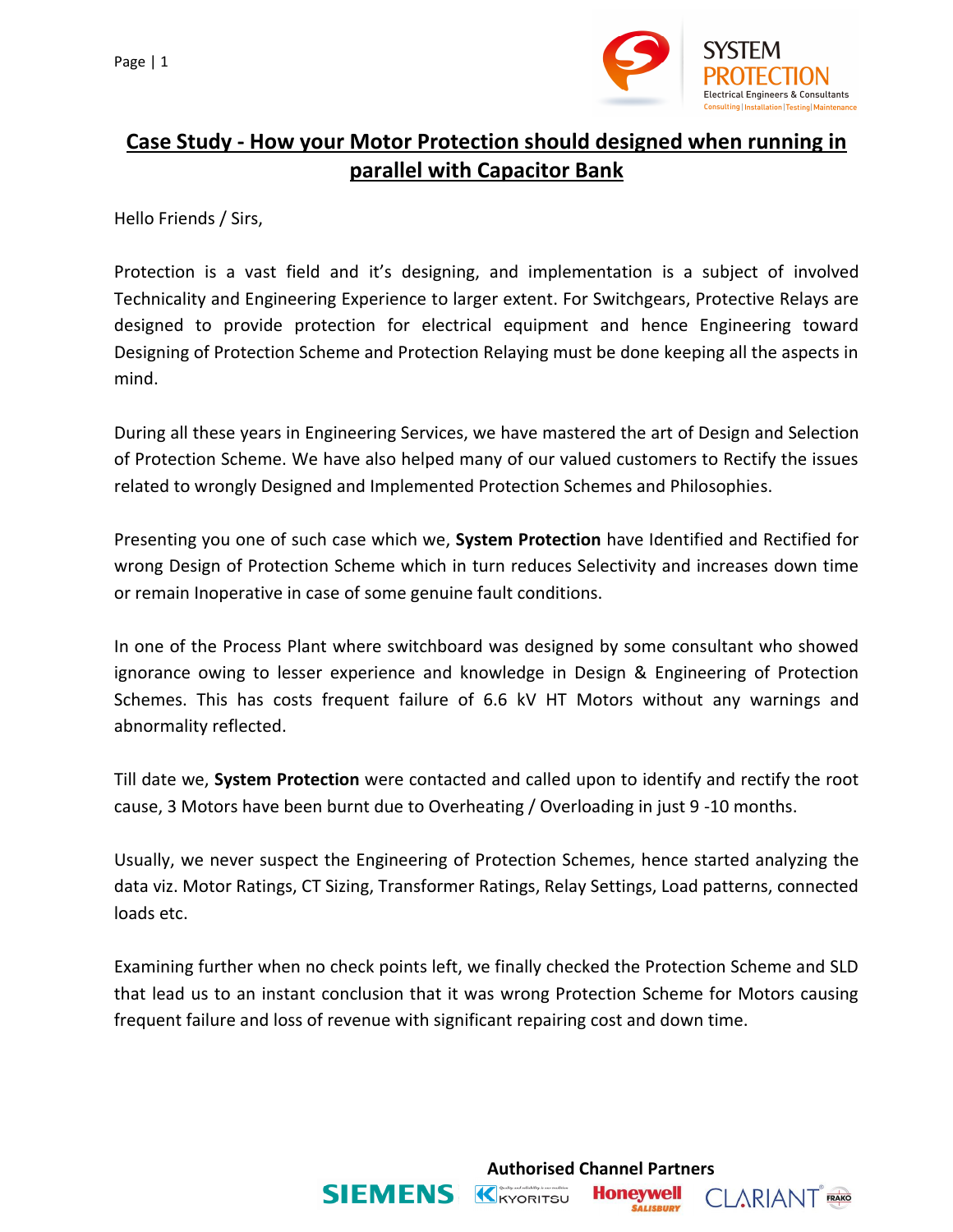

Below is the **SLD Representation of existing / old scheme and corrected Protection Scheme for HT Motors with Capacitor Bank.**



**It was common CT and Relays for Both Motors and Capacitor banks which was causing the frequent failure of motors.** Here under are the reasons why Common Protection should not be used for HT Motor with Capacitor Banks.

## **1. Protective relay will not sense the fault properly:**

- In a common installed Protection Scheme for Parallel connected Motors and Capacitors, current sensed by CT will be less than what is being consumed by Motor.
- Suppose 3600 kW, 6.6 kV, 384 Amp FLC (0.82 P.F) Slip Ring Induction Motor is running at full load without capacitor bank than Motor will be taking 384 Amp normally.
- But when connected in parallel with capacitor bank of 1350 KVAR, loading remains the same i.e. 3600 kW but as power factor is improved to 0.95, net current reduces to 335- 340 Ampere.
- Normally Motor Protection Relay settings shall be done as per 384 Amp as FLC + permissive overload for a time being. Whereas in existing protection scheme Relay will take 340 Amp only. So, to reach Threshold of 384 Amp, motor has to run at approx 4250 kW which is in actual 115% of rated capacity. Now if motor keep running at 115% normally, it will be overheated and shall surely results into breakdown.

**SIEMENS K**KYORITSU

**Authorised Channel Partners**

**Honeywell** 

**SALISBURY** 

**CLARIANT** FRAKO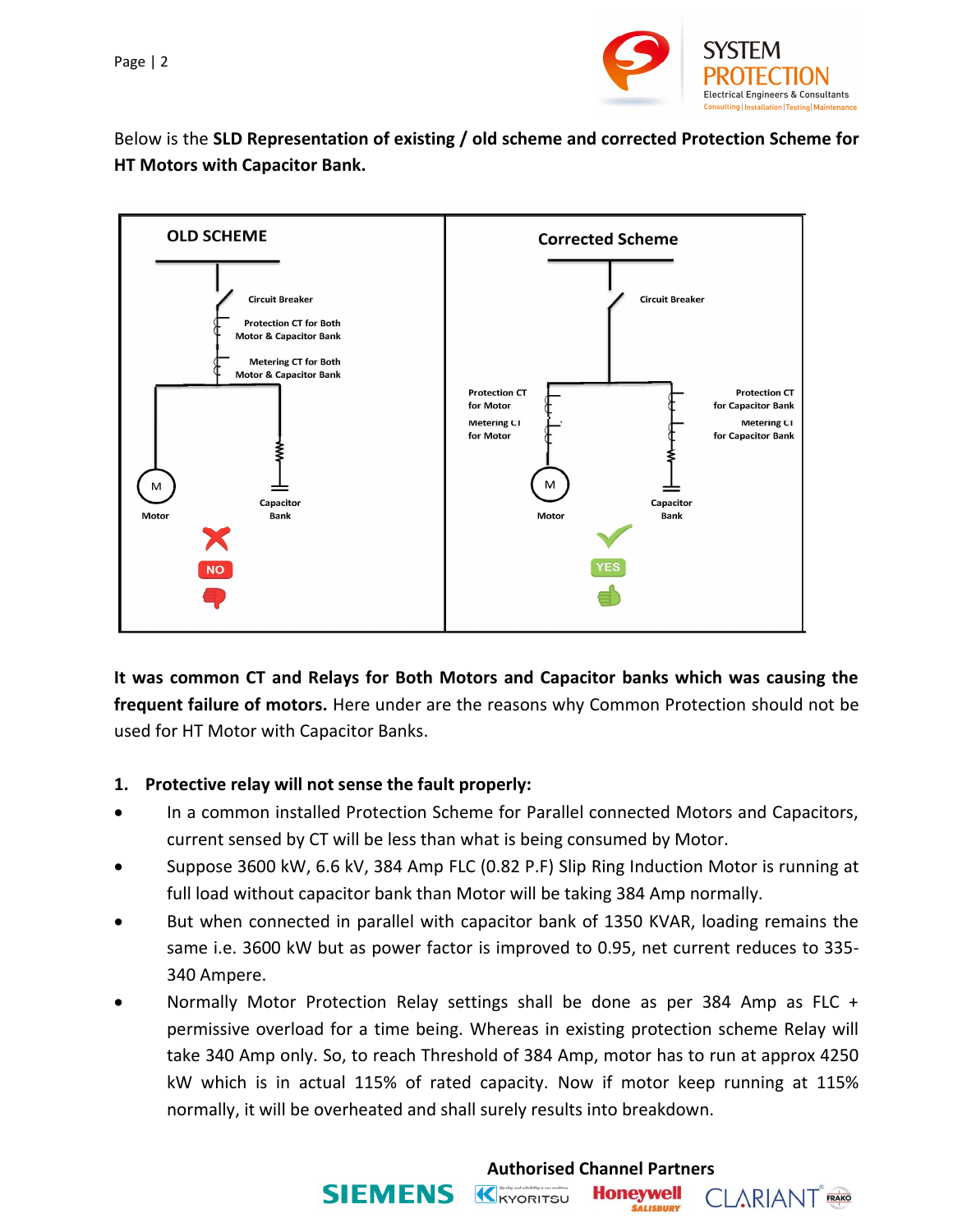

**2.** Also, whenever Relay trips due to fault, it takes longer time for Engineers to identify the fault / location since common protection for Motor and Capacitor Bank has been used, and hence increases the down time of breakdown as Engineers have to check Motors, Associated rotor equipments (If any) in the field and Capacitor Bank in the Substations.



**System Protection provided them compete Engineering support with Selection of CT, Relay, Design, Supply and Installation of new CT and Relays, Complete scheme Implementation and testing.**

Due to above described factors, we advise the Plant authorities to modify protection scheme, by implementing separate protection for motors and capacitor bank. We also advise to manipulate the Motor Protection Relay settings by reducing it to 88% approximately till the modification in protection scheme is made.

## **Stitch in Time, Saves Nine!**

**Don't let your Plant suffer the same as in described case study, do check your Protection Scheme and if you have the same then feel free to Call / Write to us.**

**Authorised Channel Partners**

**Honeywell** 

**SALISBURY** 

**CLARIANT** FRAKO